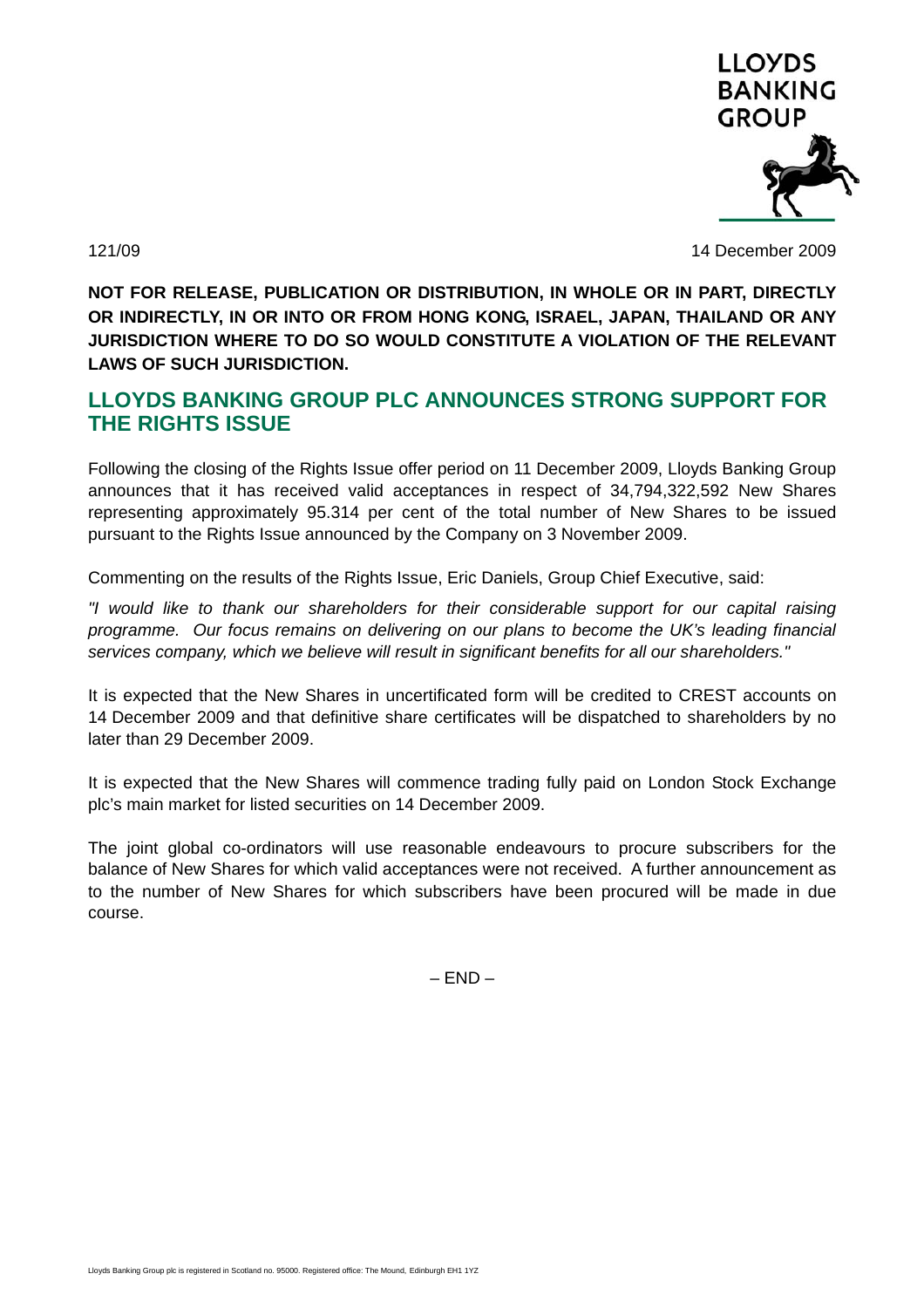For further information:

| <b>Investor Relations</b>                   |                      |
|---------------------------------------------|----------------------|
| Michael Oliver                              | +44 (0) 20 7356 2167 |
| Director of Investor Relations              |                      |
| Email: michael.oliver@Itsb-finance.co.uk    |                      |
| Douglas Radcliffe                           | +44 (0) 20 7356 1571 |
| Senior Manager, Investor Relations          |                      |
| Email: douglas.radcliffe@ltsb-finance.co.uk |                      |
| <b>Media Relations</b>                      |                      |
| Shane O'Riordain                            | +44 (0) 20 7356 1849 |
| <b>Group Communications Director</b>        |                      |
| Email: shaneo'riordain@lloydsbanking.com    |                      |
| Ross Keany                                  | +44 (0) 131 243 7195 |
| Senior Media Relations Manager              |                      |
| Email: ross_keany@bankofscotland.co.uk      |                      |

## **FORWARD LOOKING STATEMENTS**

This announcement contains forward looking statements with respect to the business, strategy and plans of Lloyds Banking Group, its current goals and expectations relating to its future financial condition and performance. By their nature, forward looking statements involve risk and uncertainty because they relate to events and depend on circumstances that will occur in the future. The Group's actual future results may differ materially from the results expressed or implied in these forward looking statements as a result of a variety of factors, including UK domestic and global economic and business conditions, the ability to derive cost savings and other benefits as well as to mitigate exposures from the acquisition and integration of HBOS, risks concerning borrower quality, market related trends and developments, changing demographic trends, changes in customer preferences, changes to regulation, the policies and actions of governmental and regulatory authorities in the UK or jurisdictions outside the UK, including other European countries and the US, exposure to regulatory scrutiny, legal proceedings or complaints, competition and other factors. The forward looking statements contained in this announcement are made as at the date of this announcement, and the Group undertakes no obligation to update any of its forward looking statements.

This announcement does not constitute or form a part of any offer or solicitation to purchase or subscribe for securities in the United States. The Nil Paid Rights, Fully Paid Rights and New Shares have not been and will not be registered under the Securities Act or under any securities laws of any state or other jurisdiction of the United States and may not be offered, sold, resold, transferred or delivered, directly or indirectly, within the United States except pursuant to an applicable exemption from the registration requirements of the Securities Act and in compliance with any applicable securities laws of any state or other jurisdiction of the United States. There will be no public offer of the Nil Paid Rights, Fully Paid Rights and New Shares in the United States. Neither the SEC nor any other US federal or state securities commission or regulatory authority has approved or disapproved the Nil Paid Rights, Fully Paid Rights and New Shares or passed an opinion on the adequacy of this announcement. Any representation to the contrary is a criminal offence in the United States. Shareholders who are or become affiliates (within the meaning of the